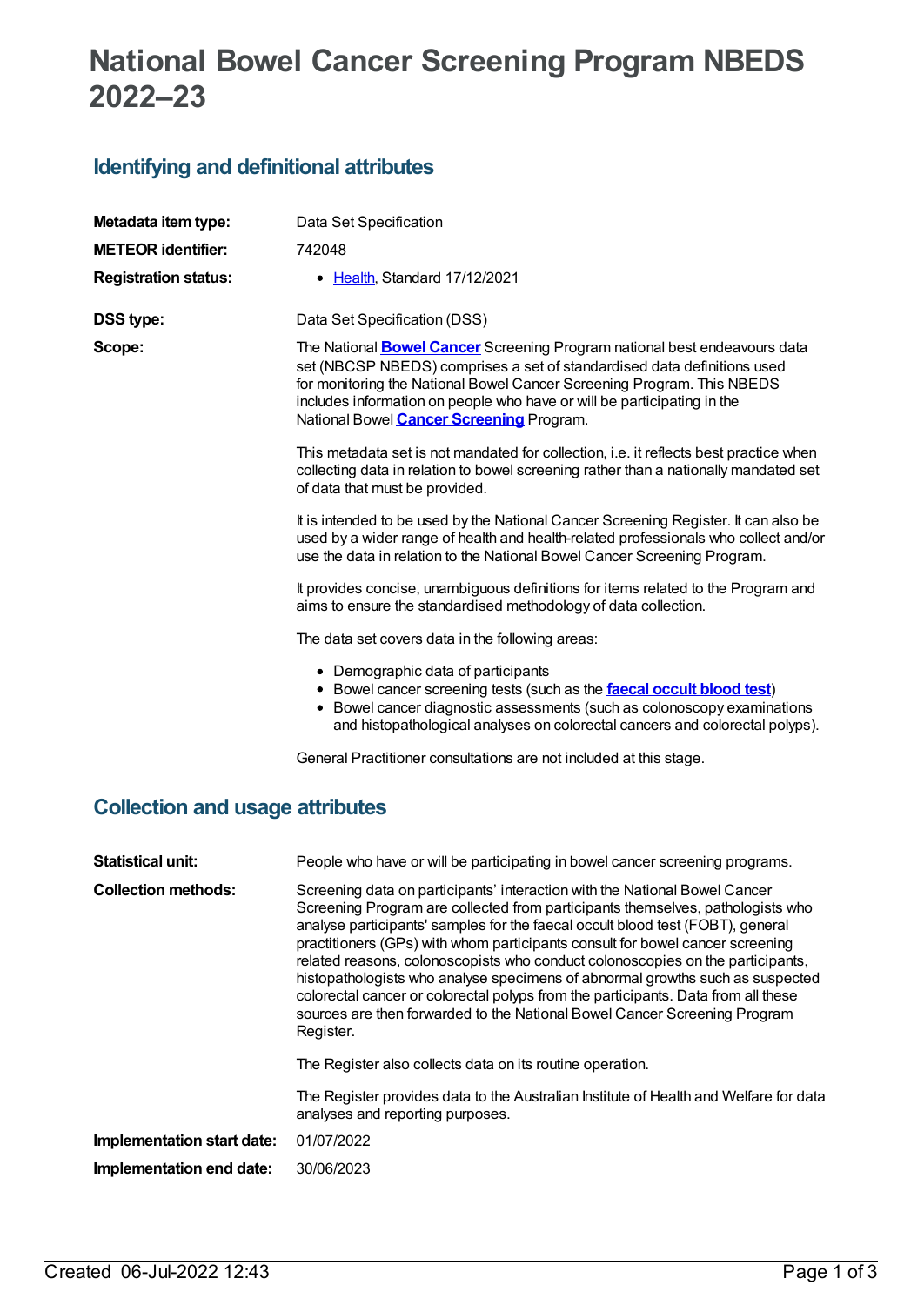| <b>Comments:</b>                       | Glossary items                                                       |
|----------------------------------------|----------------------------------------------------------------------|
|                                        | Glossary terms that are relevant to this data set are included here: |
|                                        | <b>Adoption</b>                                                      |
|                                        | <b>Adverse event</b>                                                 |
|                                        | <b>Bowel cancer</b>                                                  |
|                                        | <b>Cancer diagnostic assessment</b>                                  |
|                                        | <b>Cancer screening</b>                                              |
|                                        | <b>Colonoscopy</b>                                                   |
|                                        | <b>Colorectal cancer clinico-pathological stage</b>                  |
|                                        | <b>Colorectal polyps</b>                                             |
|                                        | <b>Disability</b>                                                    |
|                                        | <b>Disease screening</b>                                             |
|                                        | <b>Faecal occult blood test (FOBT)</b>                               |
|                                        | <b>Family</b>                                                        |
|                                        | <b>Geographic indicator</b>                                          |
|                                        | <b>Hospital-in-the-home care</b>                                     |
|                                        | <b>Record linkage</b>                                                |
|                                        | <b>Separation</b>                                                    |
| <b>Source and reference attributes</b> | <b>Urban Centre and Locality</b>                                     |
| <b>Submitting organisation:</b>        | Australian Institute of Health and Welfare                           |
| <b>Relational attributes</b>           |                                                                      |

| Related metadata<br>references: | Supersedes National Bowel Cancer Screening Program NBEDS 2021-22                    |
|---------------------------------|-------------------------------------------------------------------------------------|
|                                 | • Health, Superseded 17/12/2021                                                     |
|                                 | See also National Bowel Cancer Screening Program performance indicators<br>$2019 -$ |

● [Health](https://meteor.aihw.gov.au/RegistrationAuthority/12), Standard 06/09/2018

**Metadata items in this Data Set Specification** Show more detail